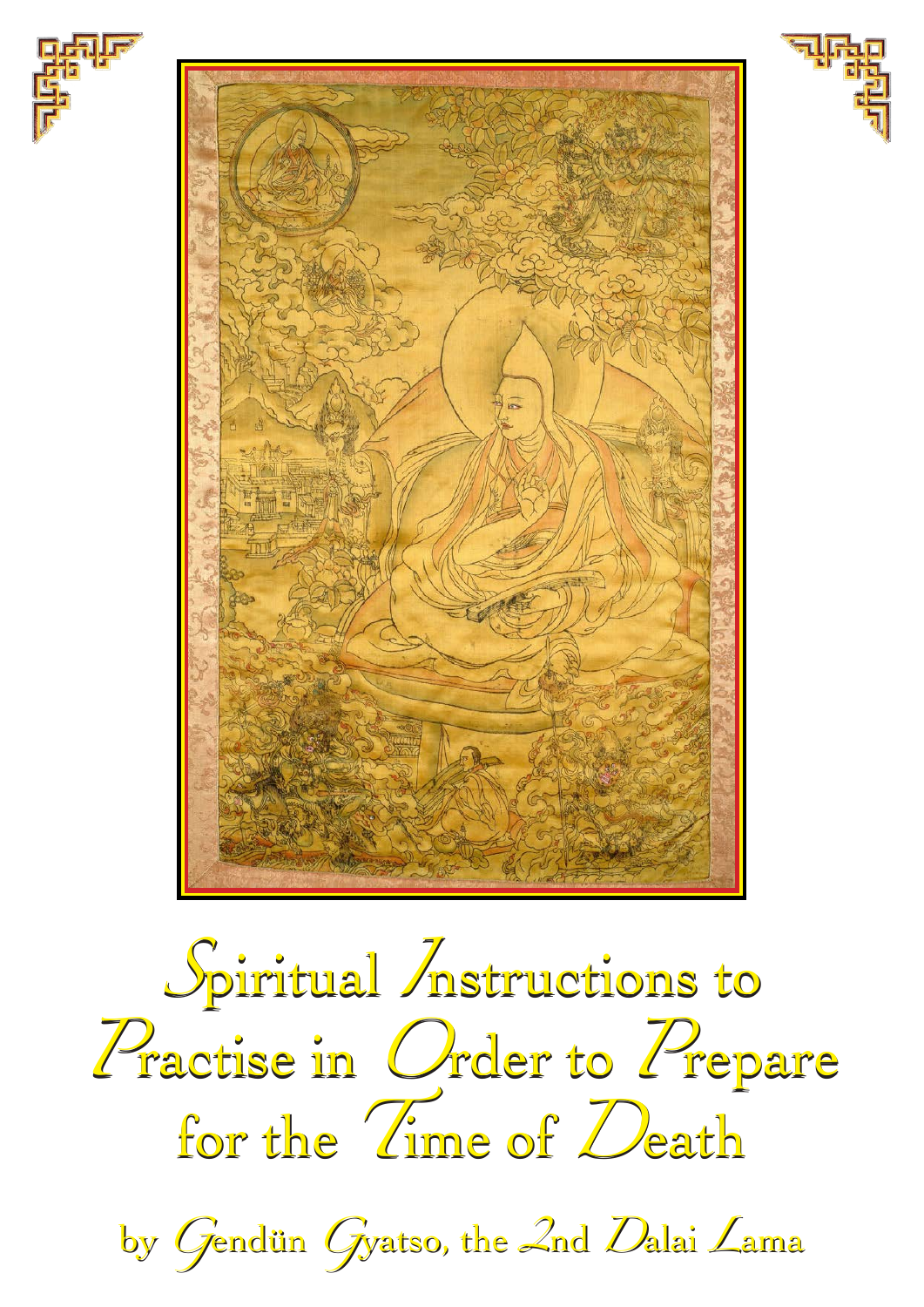## Spiritual Instructions to Practise in Order to Prepare for the Time of Death

*by Gendün Gyatso, the 2nd Dalai Lama {1475 - 1542}*

From the power of the state of emptiness, the natural expanse, Your bodies appear everywhere through your supranormal display, Simultaneously, throughout the countless realms of the universe. I bow at your feet, father Lozang Dragpa.

The basis for all spiritual and temporal well-being in this and future lives Is the lama's teachings of the profound Dharma. Supplicate him sincerely from the bottom of your heart, and Supreme and ordinary spiritual attainments will naturally arise.

Extraordinarily difficult to gain and so easily lost, This basis, a precious human life, has now been obtained. Do not be distracted by activities of no value. Rather, right now, strive perfectly and single-pointedly in the Dharma.

With confidence rely on what is always non-deceptive, Certain that the Three Jewels are the sole protecting refuge. Unceasingly and with deep-felt longing, Go for refuge sincerely day and night.

Even slight unwholesome karmic activity Produces unbearable suffering in future lives. To abandon non-virtue and cultivate virtue right now, It is necessary to strive from the depths of your heart.

The Buddha taught that the root of the Mahayana Dharma is The will to achieve supreme enlightenment. To attain this state be especially diligent and It is essential to abandon grasping at the cherished self.

Because all phenomena arise dependently, Ascertain the meaning of being naturally empty. Whatever object arises as an appearance to consciousness, Experience it as being like an illusion.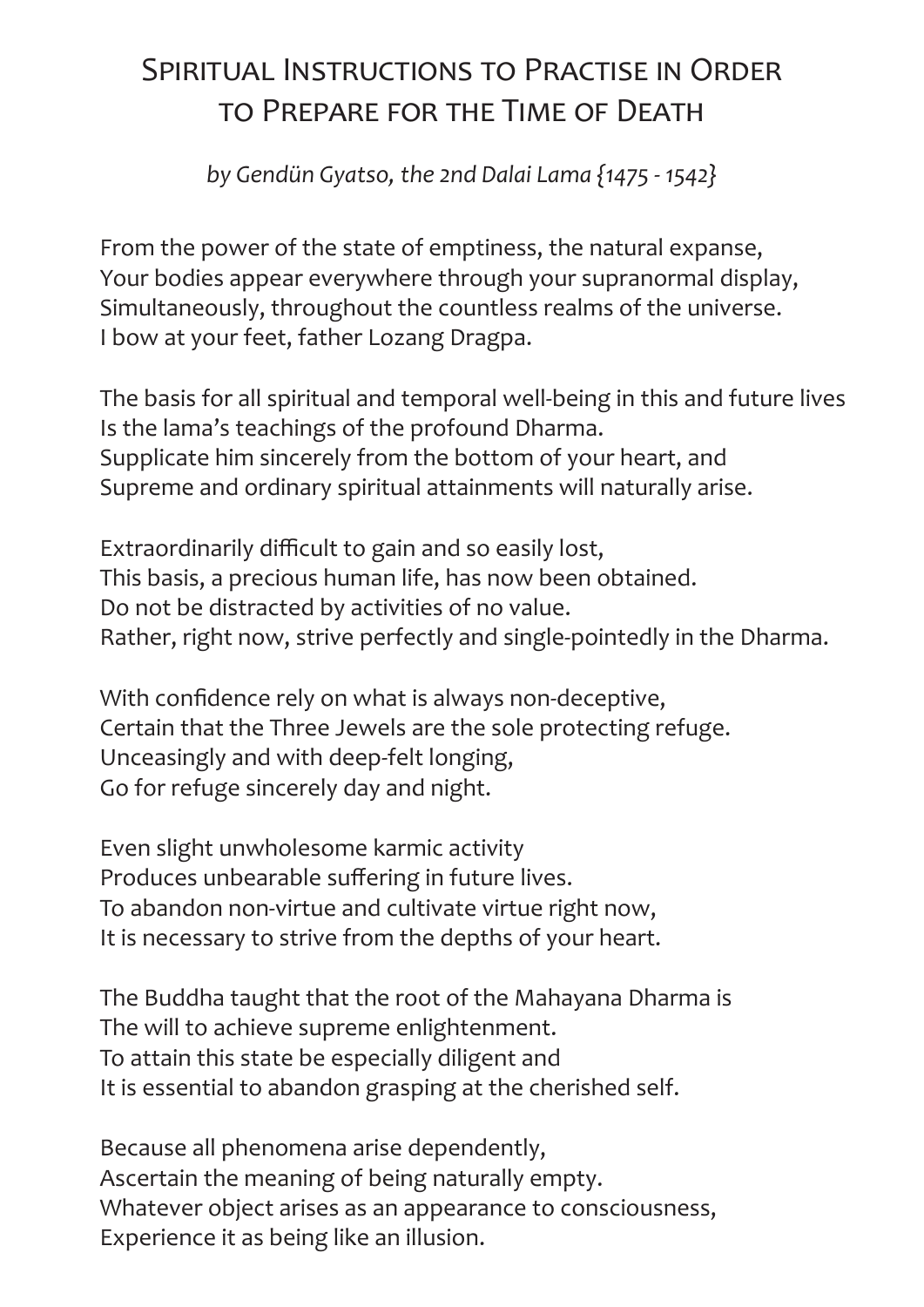However vast one's wealth and possessions, it just Causes shackles of clinging and minds of attachment. Without hoping to attain a ripening result in this or future lives, Unceasingly be impartially generous with material wares.

The wonders of samsara generally end in misfortune, Especially in the great abyss of the three lower realms. That frightful time for all people is approaching With the rapid advance of the enemy, armies of the lord of death.

When abiding in Tushita, the Palace of Dharma, before The powerful lord of the ten grounds, the undefeated protector, – And amongst a community of countless bodhisattvas – who is Teaching there the mother perfection of wisdom sutras; At that time unhindered spiritual progress is attained.

Whatever virtue done from now by means of your three doors, Dedicate as causes for rebirth in that very place. As lifespans in degenerate times are fleeting, Do not fall prey to laziness again.

*Colophon: These meaningful words were requested by Chödze Kyawo, a student with intense single-pointed faith who came from afar and in person humbly requested with great insistence, "Please compose spiritual instructions for the time when death approaches in words that are easy to understand.". In the area of upper Tsang, the learned, wandering beggar and madman, Gendün Gyatso, composed this at the glorious Yerpa Lhari Nyingpo. "By means of this composition, may students swiftly attain the spiritual and temporal wellbeing they are striving for."*

*Translated by Venerable Lobsang Dorje in a literal style so as to complement the oral teaching of Geshe Thubten Rabten, at Atisha Centre 2022.*